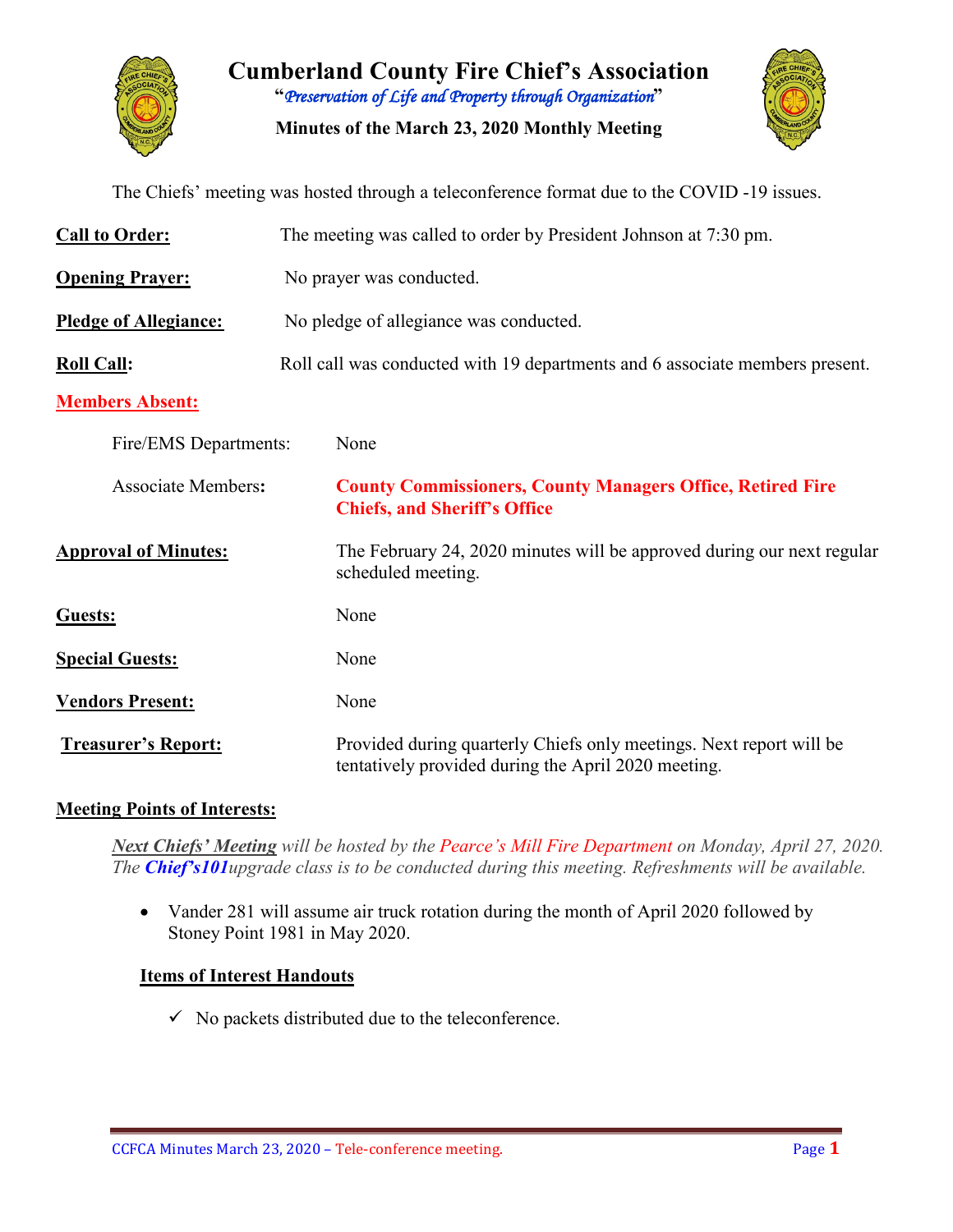#### **OLD BUSINESS:**

- 1. President Johnson requested if anyone had any comments on the proposed CCFCA By-Law updates. The By-Law revision addresses needed administrative changes associated with executive officers election, changing Fire Commissioner to County Commissioner and updates association committees as well as associate membership in order to bring them in line with current practices. A **MOTION** was made by Fire Chief Gary Brock to **APPROVE** the recommended By-Law amendments as presented during the February 2020 meeting. The motion was **SECONDED** by Assistant Fire Chief Brian Marley. The motion passed **UNANIMOUSLY**  by a roll call vote.
- 2. President Johnson gave an update on the building issue for the CCFCA storage building being erected on the property at Stoney Point Fire Department. He will also advise our attorney Neil Yarborough to finalize the contract discussed during our February meeting.
- 3. President Johnson reminded the members about our upcoming 2020 Chiefs 101 upgrade class scheduled for our Chiefs only meeting at Pearce's Mill Fire Department in April. This will provide all of us another 5 year Chief 101 recertification time. The class is not for Chiefs that need the initial Chief 101 eight (8) hour class, however they are welcome to sit in on the class.
- 4. President Johnson announced that with the current COVID-19 issue he is postponing our association asset inventory and maintenance checks on our DECON and FOAM trailers until the impact of COVID-19 is brought under control. COMS-1, as well as Caisson 1 is up-to-date with both inventory and maintenance. Work orders are pending on our Surrey Fire Safety House. Foam Trailers # 1 (SPFD) and # 2 (COF) are also up to date. When the SPFD maintenance officer gets back on track he will visit each station that houses a CCFCA asset and conduct the annual checks that are still pending on behalf of our association.
- 5. President Johnson advised that our combined regional Cumberland County radio Grant was submitted in accordance with the grant guidelines.
- 6. President Johnson stated that he was asked about retirement ID Cards. This is something we currently do not issue. He requested feedback from the association members and maybe we can come up with some protocol rules that would address the issue of retirement ID cards to members meeting certain requirements such as length of service (20+ Years) or as authorized by the Chiefs. He will present some rules on this at a future meeting. Chief Melvin is a proponent of this due to the Federal Government not issuing a FD retiree ID card.

#### **NEW BUSINESS:**

- 1. President Johnson needs to make contact with some stations to get phone numbers for the department owned IPADS so that the he can meet with County IT and finalize our tablet upgrade issues.
- 2. President Johnson advised that due to Governor Cooper's Executive Order # 120 the Legislative Day will probably be canceled on May  $6<sup>th</sup> 2020$ .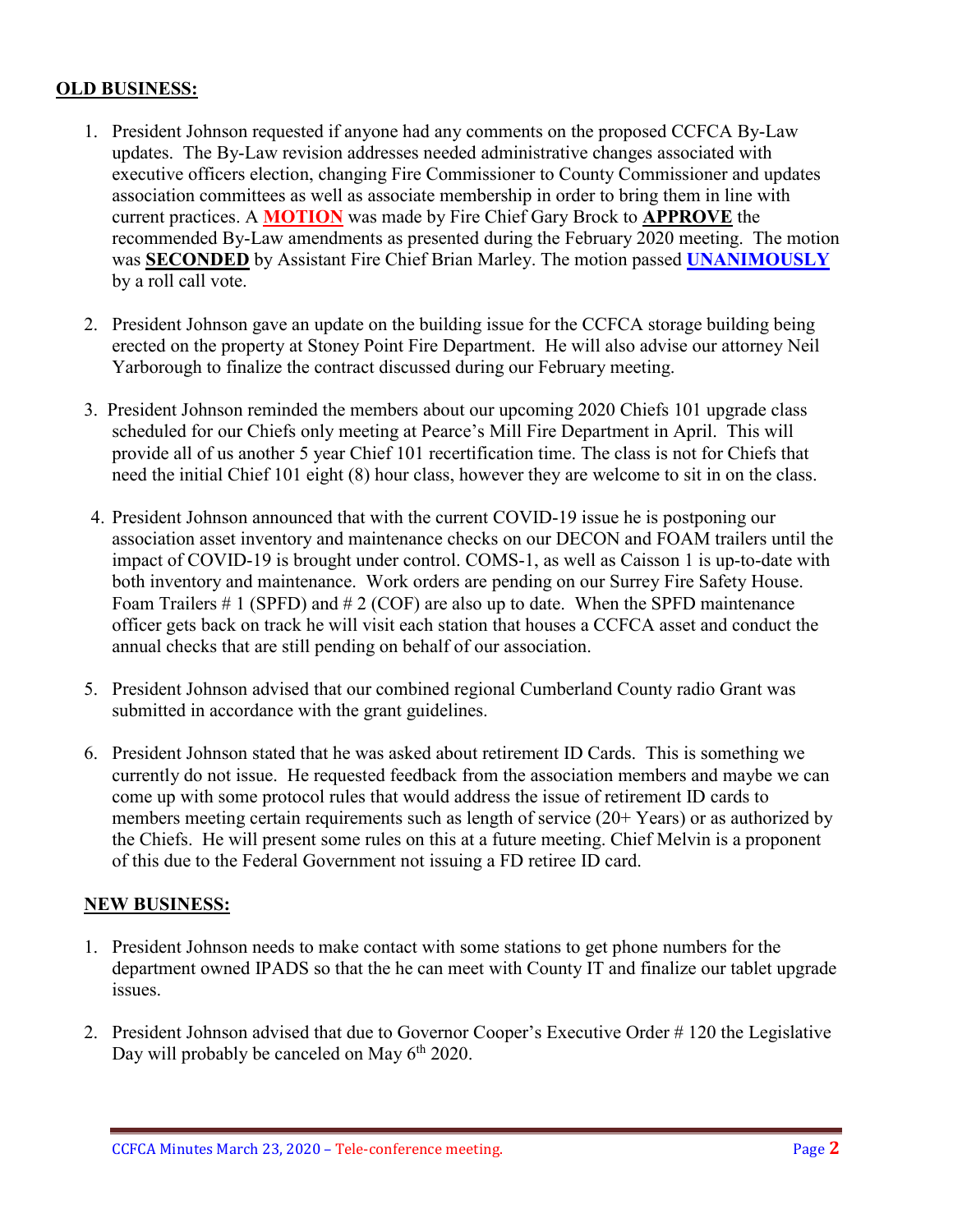3. Chief Marley discussed a possible backup plan for a station and its members who have to be quarantined. President Johnson is working on a solution for this and will contact every chief with further information forthcoming.

## **COMMITTEE REPORTS:**

#### **ID CARD/TECHNOLOGY COMMITTEE**

- **FYI.** Fire Chiefs are required to send a signed letter or memo with a firefighter requesting an ID Card. For any questions or an appointment contact  $424-0694$  or e-mail at [cjohnson.spfd@gmail.com](mailto:cjohnson.spfd@gmail.com)
	- President Johnson again asked the members to please recycle or return the clips used for our ID Cards. These clips are extremely expensive and we need to reuse them as much as possible in order to hold down costs. Please collect clips when your members leave a department and recycle the clips. He also reminded the membership that we do not print blue tags, which are considered temporary tags only.

#### FIRE PREVENTION/EDUCATION COMMITTEE E-Mail: Chief T.J. McLamb [jmclamb@ci.fay.nc.us](mailto:jmclamb@ci.fay.nc.us)

• No report

# **STANDARDS & POLICY COMMITTEE** A/C Kevin Murphy (SPFD # 13) Chairperson,

E-Mail: [kmurphy1903@gmail.com](mailto:kmurphy1903@gmail.com)

• No Report

**MEMORIAL COMMITTEE** Chief R. Marley (Pearce's Mill) Chairperson, E-Mail: [pmfd0301@nc.rr.com](mailto:pmfd0301@nc.rr.com)

• No report.

#### **AUTOMATIC AID/MUTUAL AID COMMITTEE** Chief Joe Marsh (GCFD # 24) Chairperson,

E-Mail: [gcfd24@nc.rr.com](mailto:gcfd24@nc.rr.com)

• No report

# **FINANCE COMMITTEE** Deputy Chief Freddy Johnson Jr. (Stoney Point) Chairperson,

E-Mail: [spfd1302@nc.rr.com](mailto:spfd1302@nc.rr.com)

• No Report – Next report tentatively scheduled during the April 2020 Chiefs only meeting.

#### **RESCUE COMMITTEE** Deputy Chief Hank Harris (Cotton FD) Chairperson,

E-Mail: [cfd402@nc.rr.com](mailto:cfd402@nc.rr.com)

• No Report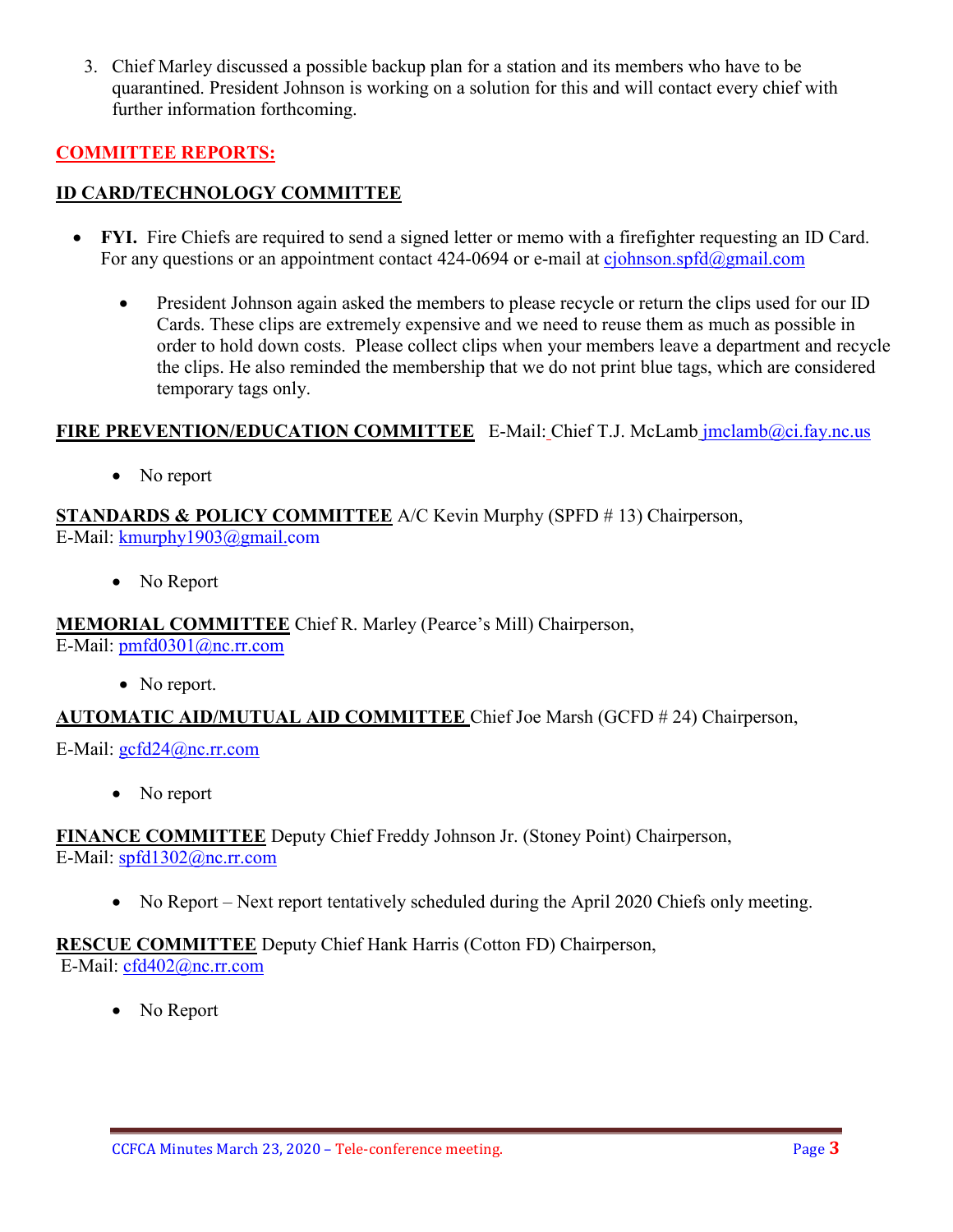# **COMMUNICATIONS /DISPATCH STEERING / AVL COMMITTEE** Chief Chuck Hodges (Hope

Mills FD), Chairperson, E-Mail: clhodges@townofhopemills.com

• No Report

**SMOKE ALARMS / KNOX BOX COMMITTEE** – Fire Marshal Kevin Lowther (Emergency Services) Chairperson, E-Mail: [klowther@co.cumberland.nc.us](mailto:klowther@co.cumberland.nc.us)

• No Report

**FIREHOUSE STEERING COMMITTEE** – Fire Chief T. J. McLamb (FFD) Chairperson, E-Mail: [tmclamb@ci.fay.nc.us](mailto:tmclamb@ci.fay.nc.us)

• No report

**NC WORKFORCE SOLUTION GRANTS – COMMITTEE** – Fire Chief Justin Nobles (SVFD # 23) Chairperson. E-Mail: [Jnobles@stedmanfire.com](mailto:Jnobles@stedmanfire.com)

• No Report

**JOINT INCIDENT / DISASTER RESPONSE COMMITTEE** – Assistant Fire Chief Richard Bradshaw (VFD) Chairperson, E-Mail: [rbradshaw1@nc.rr.com](mailto:rbradshaw1@nc.rr.com)

• No report.

# **ASSOCIATE MEMBERS REPORT**

**COUNTY MANAGERS OFFICE** – Assistant County Manager Tracy Jackson E-Mail: [tjackson@co.cumberland.nc.us](mailto:tjackson@co.cumberland.nc.us)

• No Report

**EMERGENCY SERVICES DIRECTOR/ ECC-911 (**Gene Booth, Director), E-Mail:  $\text{gbooth}(\partial_{\mathcal{L}}\text{co}.\text{cumberland}.\text{nc.us})$ 

- *Director Booth* provided information from the Health Director on social distance, personal hygiene and other ways to reduce risk.
- He also gave a report that three Cumberland County grant applications were submitted, one being a local regional request. He will be making contact with the review committee in the coming weeks to review said grant applications.
- *Emergency Management Director Hendrix* briefed that the EOC is partially activated for information sharing and requests. He urged everyone to conserve PPE as it was taking time for resupplies to occur. He will be establishing a weekly conference call with various agencies to provide updates on COVID -19. The time and date of the conference calls are to be determined.
- *FM Lowder* No report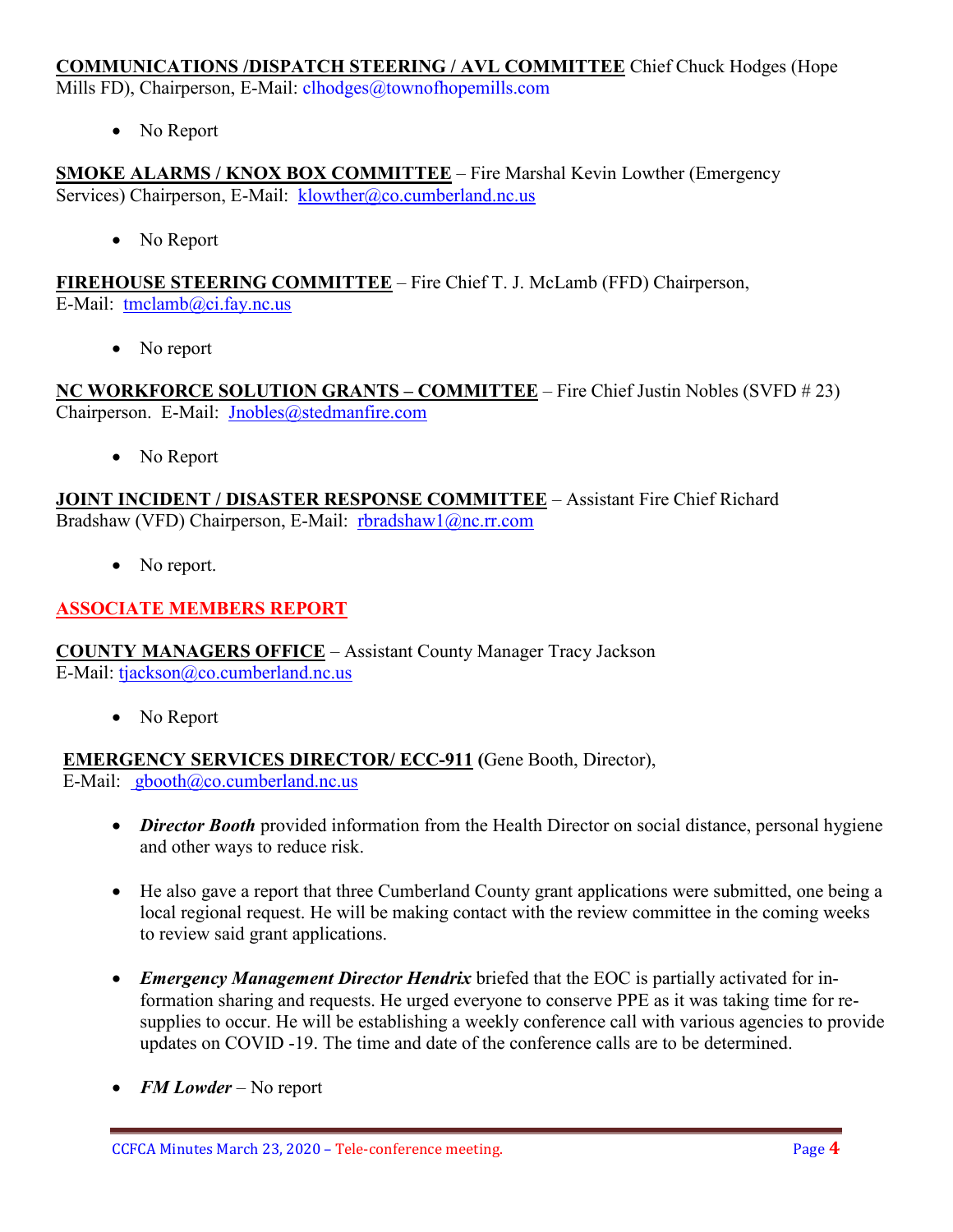• *Adam Johnson* – Gave an update on how 911 is screening the calls for COVID -19 protocols. Dispatch is sending First Responders to assist EMS when needed and will advise the Departments to use universal or respiratory precautions.

# **EMS DIRECTOR:** Brian Pearce, Director E-Mail: bpearce@capefearvalley.com

• Chief Pearce advised departments to conserve PPE. He stated that EMS and CFVH are spraying a 60% alcohol solution on the masks and re-using same due to low supplies. He also advised that there is a low risk to first responders if proper PPE is used when dealing with patients with respiratory issues.

**HAZMAT:** AC Robert Brinson, FFD - POC telephone for HAZMAT is 910-584-9550, E-Mail: [rbrinson@ci.fay.nc.us](mailto:rbrinson@ci.fay.nc.us)

• No report

**FORESTRY DISTRICT** Craig Gottfried, County Ranger, E-Mail: [craig.gottfried@ncagr.gov](mailto:craig.gottfried@ncagr.gov)

- County Ranger Gottfried advised that no burning permits need to be issued by the FD's. Instead have them go to the forestry website and apply online.
- He also informed the membership that with most people on a stay at home order, the potential for increased ground cover fires may increase as folks start doing yard work and burning debris in their backyards and not maintaining a competent fire watch.

**FTCC** Steve Drew, E-Mail: [drews@faytechcc.edu](mailto:drews@faytechcc.edu)

• FTCC is open for LE, Fire and EMS continuing education classes. Classroom size and spacing is being considered.

**SHERIFF'S OFFICE** Sheriff Wright (Sr. Sgt. Steven Hodges – ATF)

- No report.
- **FAYETTEVILLE POLICE –** Police Chief Gina Hawkins, Email [ghawkins@ci.fay.nc.us](mailto:ghawkins@ci.fay.nc.us)  (Captain Jay Devane)  $i$ devane@ci.fay.nc.us
	- FPD administrative offices will be closed to the public. Reports and other information will be available on line.

#### **NC HIGHWAY PATROL** – Major Freddy Johnson Jr. SHP Special Operations.

E-Mail: [Freddy.johnson@ncdps.gov](mailto:Freddy.johnson@ncdps.gov) or Sergeant S. Johnson SHP Raleigh Training Center E-Mail [sean.johnson@ncdps.gov](mailto:sean.johnson@ncdps.gov)

• SHP district offices are closed, accident reports are available online. Commercial traffic is increasing with waivers in place to keep critical goods moving during our current SOE.

#### **COUNTY COMMISSIONERS** Fire Commissioner Marshall Faircloth

• No Report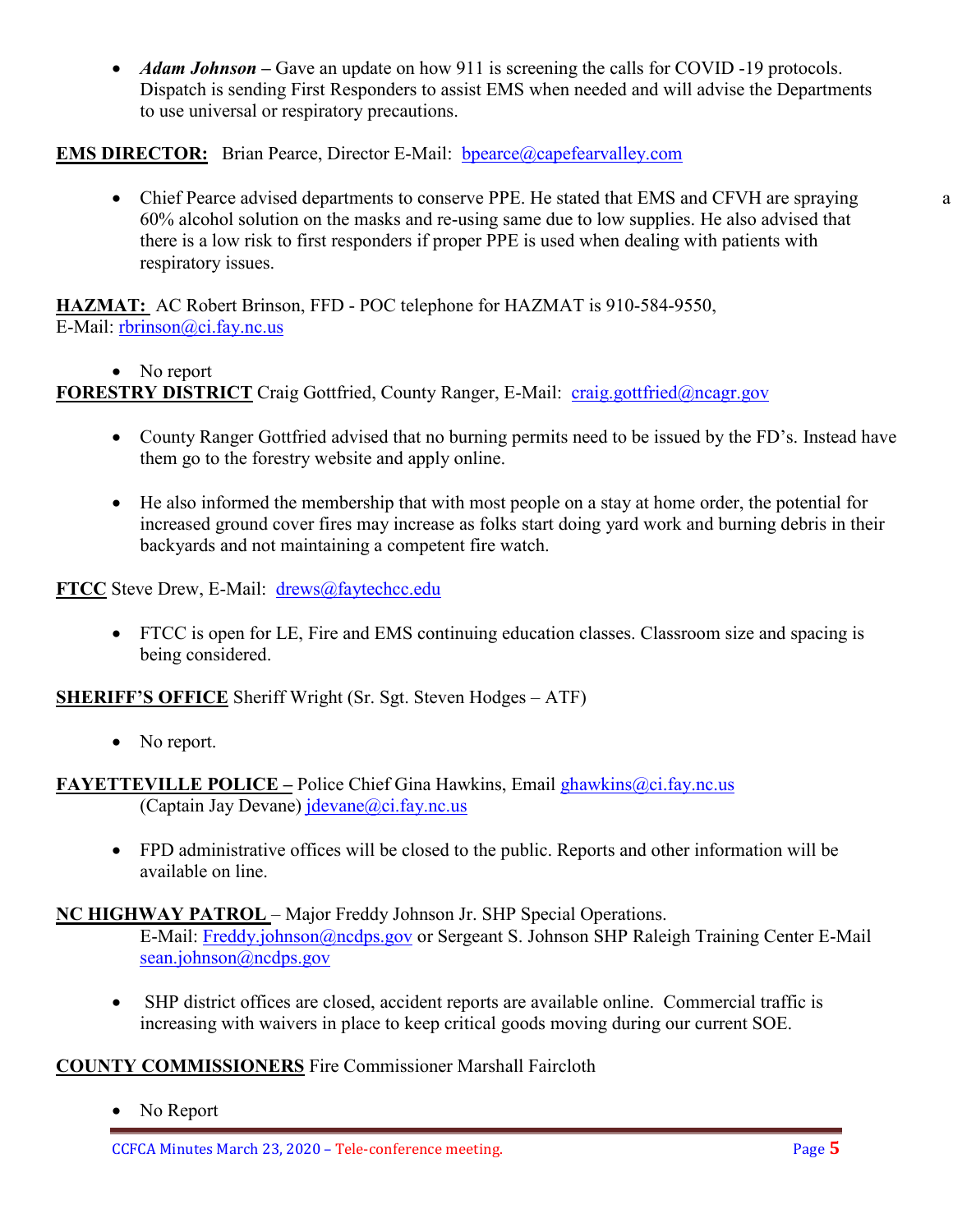#### **FOR THE GOOD OF THE ASSOCIATION:**

- President Johnson advised that retired Fire Chief Mike Middleton is not well. Please keep him in your thoughts and prayers.
- President Johnson thanked everyone for their diligence on the COVID-19 crisis and thanked the Chiefs for their efforts on the front line. With the full impact of the crisis still emerging we have challenges ahead of us. One of our primary challenges is for us, our members and our families to stay healthy. Sick family members affect our readiness. Although we have taken steps to minimize our exposures there are circumstances that will still provide the potential to expose our members under limited conditions during emergency calls. It's under those circumstances that we need to insure that our responders take extreme protective measures. He also stated, that as a whole if we suffer exposures we have a big potential to be in trouble. Unlike hurricanes or other regional type disaster where state EM can muster man-power from the unaffected portion of our state, with COVID-19 being a state-wide issue and affecting all jurisdictions staffing or man-power aid from outside of Cumberland County may not be available. Under those circumstances it's going to be us together working with each other to get through this. Please don't hesitate to call if you need help so we can react early on if possible – proper and continuous sanitation is the big key to curb transmission.

**ADJOURNMENT:** A motion was made to adjourn by Assistant Chief Kevin Murphy and seconded by Assistant Chief Brian Marley - The meeting was adjourned at 2015 hours.

Respectfully Submitted By:

# *Freddy l. Johnson Sr. Mark A. Melvin*

Freddy L. Johnson Sr., CFO Mark A. Melvin, CFO Fire Chief / President Fire Chief / Secretary

#### **Enclosures – 2.**

1 – March 2020 Roll Call 2 – Roll Call Voting Record – By-Laws Amendment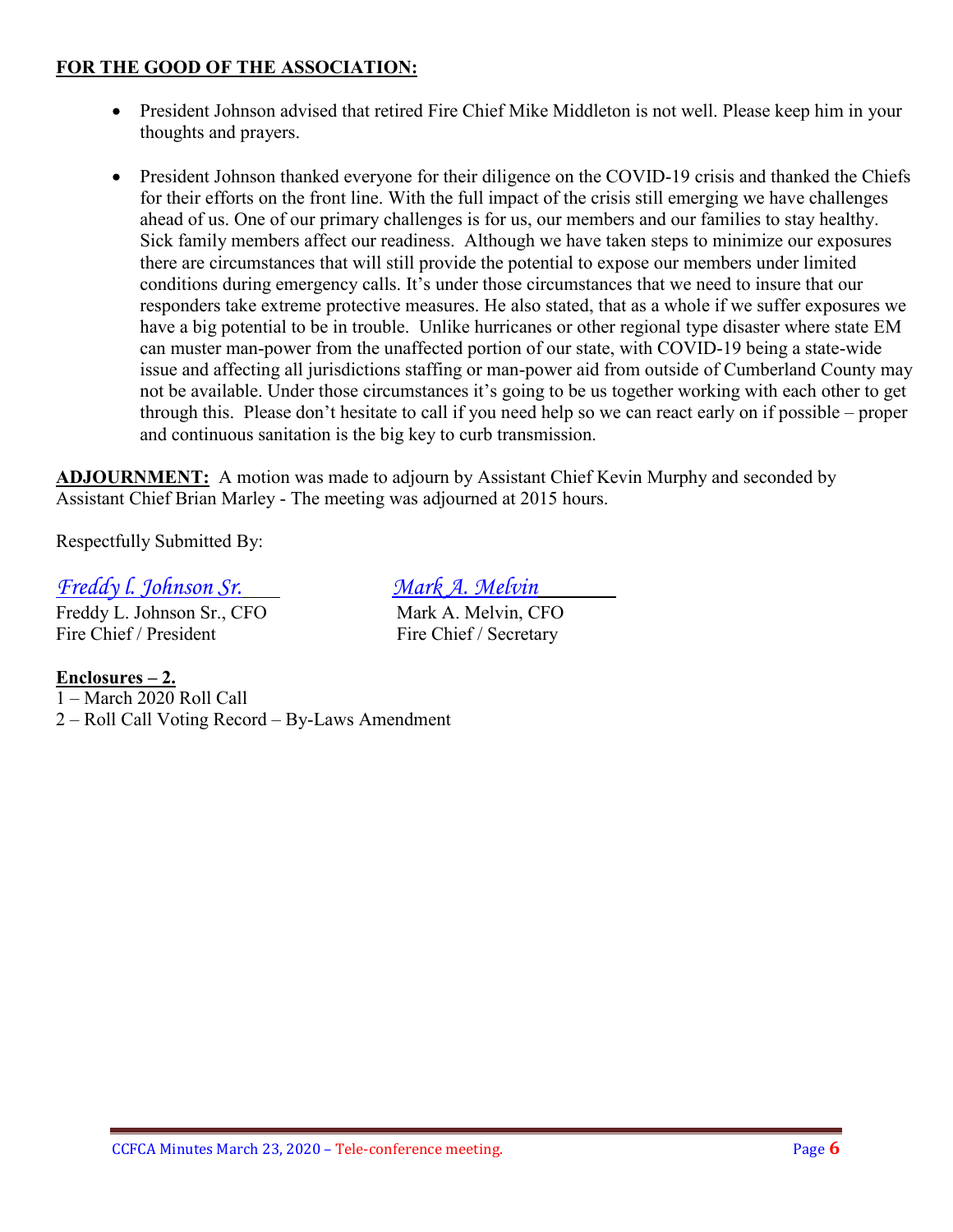

#### *``CUMBERLAND COUNTY FIRE CHIEF'S ASSOCIATION MONTHLY - ROLL CALL / ATTENDANCE*  **2020**



|                 | <b>MEMBERS PRESENT</b><br>(19)                                                                                                  | 17                 | 17                    | 19                       |                                                  |                                  |                               |                                   |                       |                                   |                                      |                       |                     |
|-----------------|---------------------------------------------------------------------------------------------------------------------------------|--------------------|-----------------------|--------------------------|--------------------------------------------------|----------------------------------|-------------------------------|-----------------------------------|-----------------------|-----------------------------------|--------------------------------------|-----------------------|---------------------|
|                 | <b>ASSOCIATES PRESENT (10)</b>                                                                                                  | 08                 | 08                    | 06                       |                                                  |                                  |                               |                                   |                       |                                   |                                      |                       |                     |
|                 | <b>TOTAL ATTENDANCE</b>                                                                                                         | 51                 | 60                    | <b>NA</b>                |                                                  |                                  |                               |                                   |                       |                                   |                                      |                       |                     |
|                 | <b>CC Fire Chiefs</b><br><b>DEPARTMENTS</b><br>$\boldsymbol{\mathcal{S}}$<br><b>ORGANIZATION</b><br><b>Chief's Only Meeting</b> | PMFD<br>27-JAN-20- | GCFD-18<br>24-FEB-20- | Telecon<br>23-MAR-20-    | PMFD<br>$\blacksquare$<br><b>APR-20</b><br>$27-$ | <b>SLFD-22</b><br>ш<br>25-MAY-20 | <b>SVFD-23</b><br>22-JUN-120- | PMFD<br>$\mathbf{r}$<br>27-JUL-20 | GCFD-24<br>24-AUG-20- | <b>BDFD-26</b><br>J.<br>28-SEP-20 | PMFD<br>$\blacksquare$<br>26-OCT-120 | - FFD-17<br>23-NOV-20 | 21-DEC-20 - SHERIFF |
|                 | <b>MEMBERS</b>                                                                                                                  |                    |                       |                          |                                                  |                                  | <b>MEETING DATES</b>          |                                   |                       |                                   |                                      |                       |                     |
| 01              | <b>BEAVER DAM STA 26 &amp; 27</b>                                                                                               | Р                  | P                     | P                        |                                                  |                                  |                               |                                   |                       |                                   |                                      |                       |                     |
| 02              | <b>BETHANY STA 12</b>                                                                                                           | P                  | P                     | P                        |                                                  |                                  |                               |                                   |                       |                                   |                                      |                       |                     |
| 03              | <b>COTTON STA 4</b>                                                                                                             | P                  | P                     | P                        |                                                  |                                  |                               |                                   |                       |                                   |                                      |                       |                     |
| 04              | <b>CUMBERLAND ROAD STA 5</b>                                                                                                    | P                  | P                     | $\overline{P}$           |                                                  |                                  |                               |                                   |                       |                                   |                                      |                       |                     |
| 05              | <b>EASTOVER STA1</b>                                                                                                            | P                  | P                     | P                        |                                                  |                                  |                               |                                   |                       |                                   |                                      |                       |                     |
| 06              | <b>EMS EMERGENCY MED SVC</b>                                                                                                    | $\mathbf{A}$       | $\mathbf{A}$          | P                        |                                                  |                                  |                               |                                   |                       |                                   |                                      |                       |                     |
| 07              | <b>FAYETTEVILLE FIRE DEPT</b>                                                                                                   | P                  | $\overline{P}$        | $\overline{P}$           |                                                  |                                  |                               |                                   |                       |                                   |                                      |                       |                     |
| 08              | <b>FORT BRAGG FIRE DEPT</b>                                                                                                     | P                  | $\mathbf{A}$          | P                        |                                                  |                                  |                               |                                   |                       |                                   |                                      |                       |                     |
| 09              | <b>GODWIN - FALCON STA 17</b>                                                                                                   | P                  | P                     | P                        |                                                  |                                  |                               |                                   |                       |                                   |                                      |                       |                     |
| 10              | <b>GRAYS CREEK STA 18</b>                                                                                                       | P                  | P                     | P                        |                                                  |                                  |                               |                                   |                       |                                   |                                      |                       |                     |
| 11              | <b>GRAYS CREEK STA 24</b>                                                                                                       | P                  | P                     | P                        |                                                  |                                  |                               |                                   |                       |                                   |                                      |                       |                     |
| 12              | <b>HOPE MILLS STA 21</b>                                                                                                        | P                  | P                     | P                        |                                                  |                                  |                               |                                   |                       |                                   |                                      |                       |                     |
| $\overline{13}$ | <b>PEARCE'S MILL STA 3</b>                                                                                                      | P                  | P                     | $\overline{P}$           |                                                  |                                  |                               |                                   |                       |                                   |                                      |                       |                     |
| 14              | <b>SPRING LAKE STA 22</b>                                                                                                       | P                  | P                     | P                        |                                                  |                                  |                               |                                   |                       |                                   |                                      |                       |                     |
| 15              | <b>STEDMAN STA 23</b>                                                                                                           | P                  | P                     | P                        |                                                  |                                  |                               |                                   |                       |                                   |                                      |                       |                     |
| 16              | <b>STONEY POINT STA 13 &amp; 19</b>                                                                                             | P                  | P                     | P                        |                                                  |                                  |                               |                                   |                       |                                   |                                      |                       |                     |
| 17              | <b>VANDER STA 2 &amp; 8</b>                                                                                                     | P                  | P                     | P                        |                                                  |                                  |                               |                                   |                       |                                   |                                      |                       |                     |
| 18              | <b>WADE STA 16</b>                                                                                                              | A                  | $\mathbf{P}$          | P                        |                                                  |                                  |                               |                                   |                       |                                   |                                      |                       |                     |
| 19              | <b>WESTAREA STA 15-20 &amp; 25</b>                                                                                              | P                  | P                     | P                        |                                                  |                                  |                               |                                   |                       |                                   |                                      |                       |                     |
|                 |                                                                                                                                 |                    |                       | <b>ASSOCIATE MEMBERS</b> |                                                  |                                  |                               |                                   |                       |                                   |                                      |                       |                     |
| 01              | <b>CC EMERGENCY SERVICES</b>                                                                                                    | P                  | P                     | P                        |                                                  |                                  |                               |                                   |                       |                                   |                                      |                       |                     |
| 02              | <b>COUNTY COMMISSIONERS</b>                                                                                                     | P                  | P                     | A                        |                                                  |                                  |                               |                                   |                       |                                   |                                      |                       |                     |
| 03              | <b>COUNTY MGR OFFICE</b>                                                                                                        | P                  | E                     | A                        |                                                  |                                  |                               |                                   |                       |                                   |                                      |                       |                     |
| 04              | <b>FAYETTEVILLE PD</b>                                                                                                          | P                  | P                     | P                        |                                                  |                                  |                               |                                   |                       |                                   |                                      |                       |                     |
| 05              | <b>FORESTRY</b>                                                                                                                 | ${\bf E}$          | $\overline{E}$        | P                        |                                                  |                                  |                               |                                   |                       |                                   |                                      |                       |                     |
| 06              | <b>FTCC</b>                                                                                                                     | P                  | P                     | P                        |                                                  |                                  |                               |                                   |                       |                                   |                                      |                       |                     |
| 07              | <b>HAZMAT</b>                                                                                                                   | P                  | P                     | P                        |                                                  |                                  |                               |                                   |                       |                                   |                                      |                       |                     |
| 08              | <b>HIGHWAY PATROL</b>                                                                                                           | P                  | P                     | P                        |                                                  |                                  |                               |                                   |                       |                                   |                                      |                       |                     |
| 09              | <b>RETIRED FIRE CHIEFS</b>                                                                                                      | P                  | $\mathbf{P}$          | A                        |                                                  |                                  |                               |                                   |                       |                                   |                                      |                       |                     |
| 10              | <b>SHERIFFS OFFICE</b>                                                                                                          | $\mathbf{A}$       | P                     | $\mathbf{A}$             |                                                  |                                  |                               |                                   |                       |                                   |                                      |                       |                     |

#### **Special Notes**:

*CODES:* (P) – Present (A)-Absent (E) – Excused